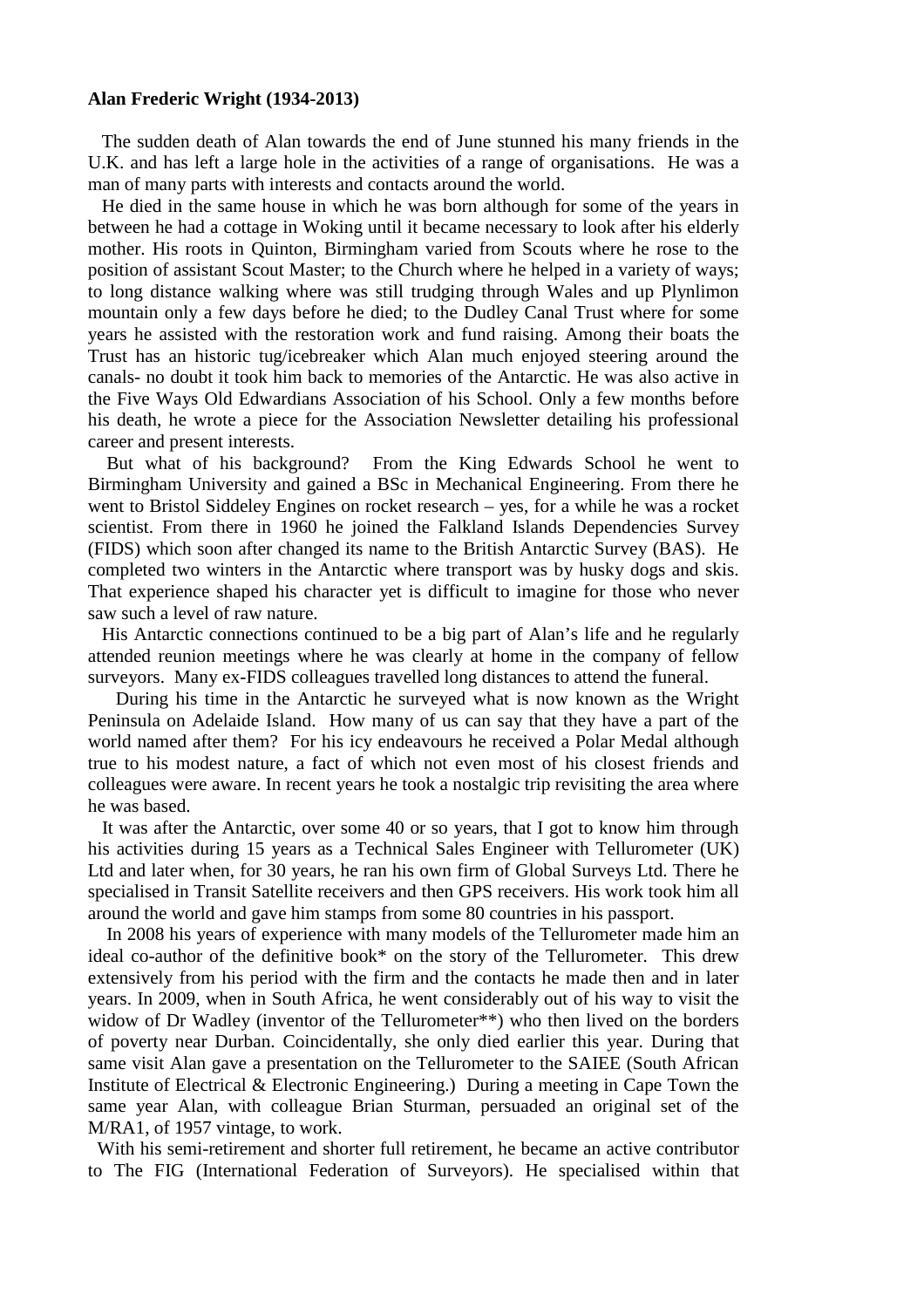organisation in its History of Surveying & Measurement Group, (IIHSM), latterly being involved in the Struve Geodetic Arc<sup>\*\*\*</sup> World Heritage Monument and its possible enhancement incorporating the Arc of the 30th Meridian to South Africa. For some years he led the ICES (Chartered Institution of Civil Engineering Surveyors) delegation to FIG and was much respected in that role by all those who he came in contact with. Aside from historical matters his main interests were in Commission 5 (Positioning & Measurement) and Commission 6 (Engineering Surveys).

 He was an avid participant in numerous international and national surveying conferences in all five continents and with his roving survey work had in his passport something like 80 countries visited. He would often ask the questions that others were afraid to ask.

 He made a regular annual pilgrimage to the European ski slopes pursuing the skills he had honed in the Antarctic so many years before. Even earlier this year at age 78 he was doing the red runs.

 Ever the complete gentleman, nothing was too much trouble and he was always first to volunteer. Generous at all times whether in word or kind. Whilst he could be described as something of a loner; possibly arising from his period in the Antarctic; because he was always happy to go off travelling on his own, but then he was just as willing to join others if the situation arose. Often he would add a week or two on to a Conference to travel around the country concerned. He was never happier than when he could be of help to someone whether driving them to appointments or helping them in a myriad of other ways.

 He was very much the practical man rather than writer of technical papers. On two occasions he joined my wife and me on safari trips to game reserves in South Africa. This appealed very much to him since he had not previously participated in such an activity.

 His one big disappointment was the failure, over many years, to find a permanent home for his large collection of Tellurometers and other instruments. He was really looking for a Museum of Mapping to be formed but alternative solutions will have to be considered. His untimely death leaves that problem still unanswered and if readers of this can make any suggestions or recommendations as to a good home for the equipment that would be much appreciated. In the first instance please contact: jim@smith1780.freeserve.co.uk for details of the collection.

 One always looked forward to his Christmas cards which invariably featured old maps of the World in full colour. Not the cheapest of cards, but very memorable. He will be sorely missed as an ambassador for the profession and for the fine example he set the following generations.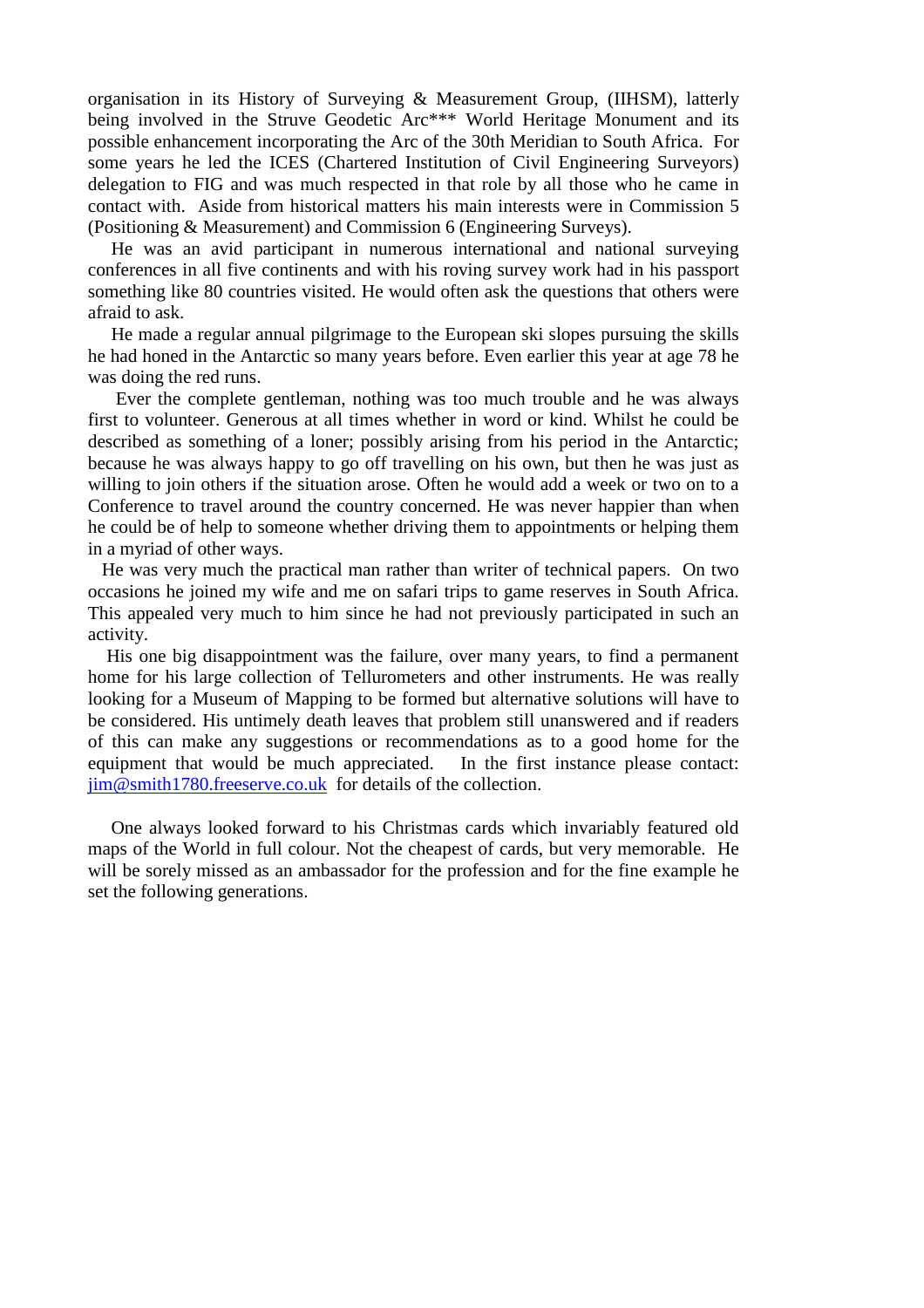

The Polar medal



The Wright Peninsula

An extract, (courtesy of BAS), from the British Antarctic Survey 1:250,000 scale map Adelaide Island and Arrowsmith Peninsula. Wright Peninsula is a well-known and important feature because of the location of the Rothera Research Station and people travelling on it for field training, equipment testing and recreational travel from the base had to travel across Wright Peninsula to access the rest of Adelaide Island. The British Antarctic Territory gazetteer entry is:

 " … between Stonehouse Bay and Ryder Bay, SE Adelaide Island, following survey by FIDS (Falkland Island Dependencies Survey) from Adelaide, 1961-62, was named after Alan Frederic Wright (b.1934), BAS surveyor, Adelaide, 1961-63 ".